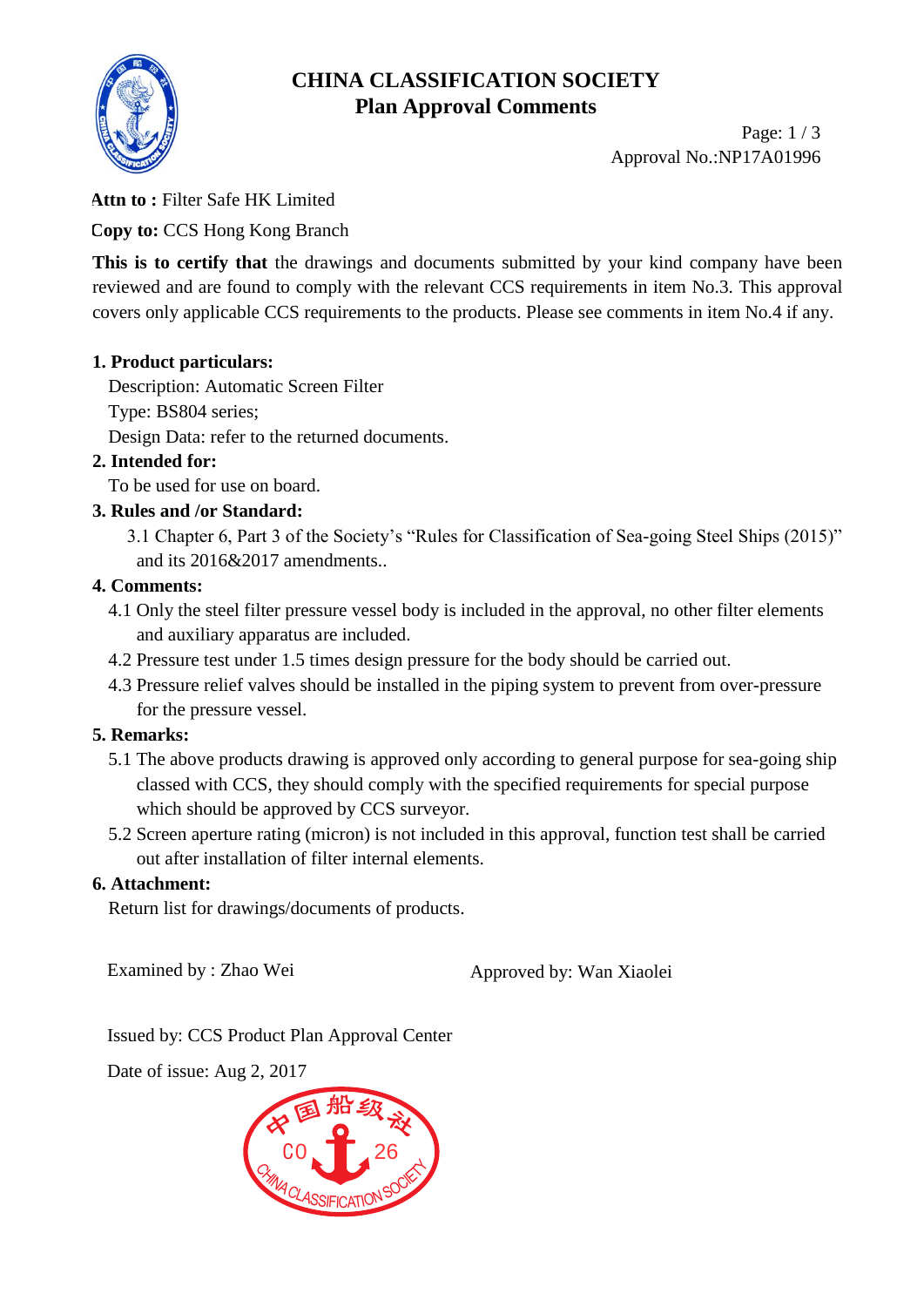# **CHINA CLASSIFICATION SOCIETY Plan Approval Comments**

Page: 2 / 3 Approval No.:NP17A01996

#### RETURN LIST FOR DRAWINGS/DOCUMENTS OF PRODUCTS

**Product:** Automatic Screen Filter

| No.            | <b>Title</b>                                                              | Drawings/<br><b>Documents No.</b> | <b>Approved</b> | <b>Noted</b> | <b>Comment</b> |
|----------------|---------------------------------------------------------------------------|-----------------------------------|-----------------|--------------|----------------|
| $\mathbf{1}$   | Cover Letter-Request for Approval                                         |                                   |                 | X            |                |
| $\overline{2}$ | <b>List of Submitting Documents</b>                                       |                                   |                 | X            |                |
| 3              | Technical Specification Chat-BS804<br>Series                              |                                   |                 | X            |                |
| $\overline{4}$ | Description Chart-BS804 Series                                            |                                   |                 | X            |                |
| 5              | <b>CALCULATION</b><br>BS603-1204_05-2017                                  |                                   | X               |              |                |
| 6              | Multi-screen Filter Operation Manual                                      |                                   |                 | X            |                |
| $\overline{7}$ | FILTER BODY BS804-24 SIN (EN)                                             | W-0000479                         | X               |              | X              |
| 8              | FILTER BODY BS804-24 DIN (EN)<br>(Integral Legs)                          | W-0000480                         |                 | X            |                |
| 9              | Filter Body BS804-20 DIN-EN                                               | W-0000504-XX                      |                 | X            |                |
| 10             | BS804H 20 DIN PN10 - Exd - EV<br><b>NO DP</b>                             |                                   |                 | X            |                |
| 11             | FILTER BODY BS804HL-18 JIS<br>10K (EN) Munsell - EF                       | W-0000536-Mu                      | X               |              | X              |
| 12             | FILTER BODY BS804HL-20DIN<br>(EN) (Branch Pipe Outlet) Munsell            | W-0000627-MU                      | X               |              | X              |
| 13             | BS804HL-20 DIN [RCH]                                                      |                                   |                 | X            |                |
| 14             | Filter Body BS804HR 18" DIN                                               | W-0000655-XX                      | X               |              | X              |
| 15             | BS804HR-18-DIN Exia+Pneumatic<br>Motor                                    |                                   |                 | X            |                |
| 16             | Filter Body BS804V-20 JIS 5K -<br>[EF] Munsell                            | W-0000674-MU                      | X               |              | X              |
| 17             | BS804V-20 EXd JIS 5K [EF]                                                 |                                   |                 | X            |                |
| 18             | <b>Body</b><br>BS804V-18<br><b>DIN</b><br>Filter<br>Munsell               | W-0000675-MU                      | X               |              | X              |
| 19             | BS804V-18-DIN Ex Ia+Pneumatic<br>Motor [SR]                               |                                   |                 | X            |                |
| 20             | Filter Body BS804V 16"<br>10K<br>船级<br>Mirror<br>囷                        | W-0000704                         | X               |              | X              |
| 21             | $BS804V-16$ EX <sup>d</sup> JIS $JOK$ Min                                 |                                   |                 | X            |                |
| 22             | BS804HB DIN OW 0000716<br><b>Body</b><br>Filter<br><b>Bottom Flushing</b> |                                   | X               |              | X              |